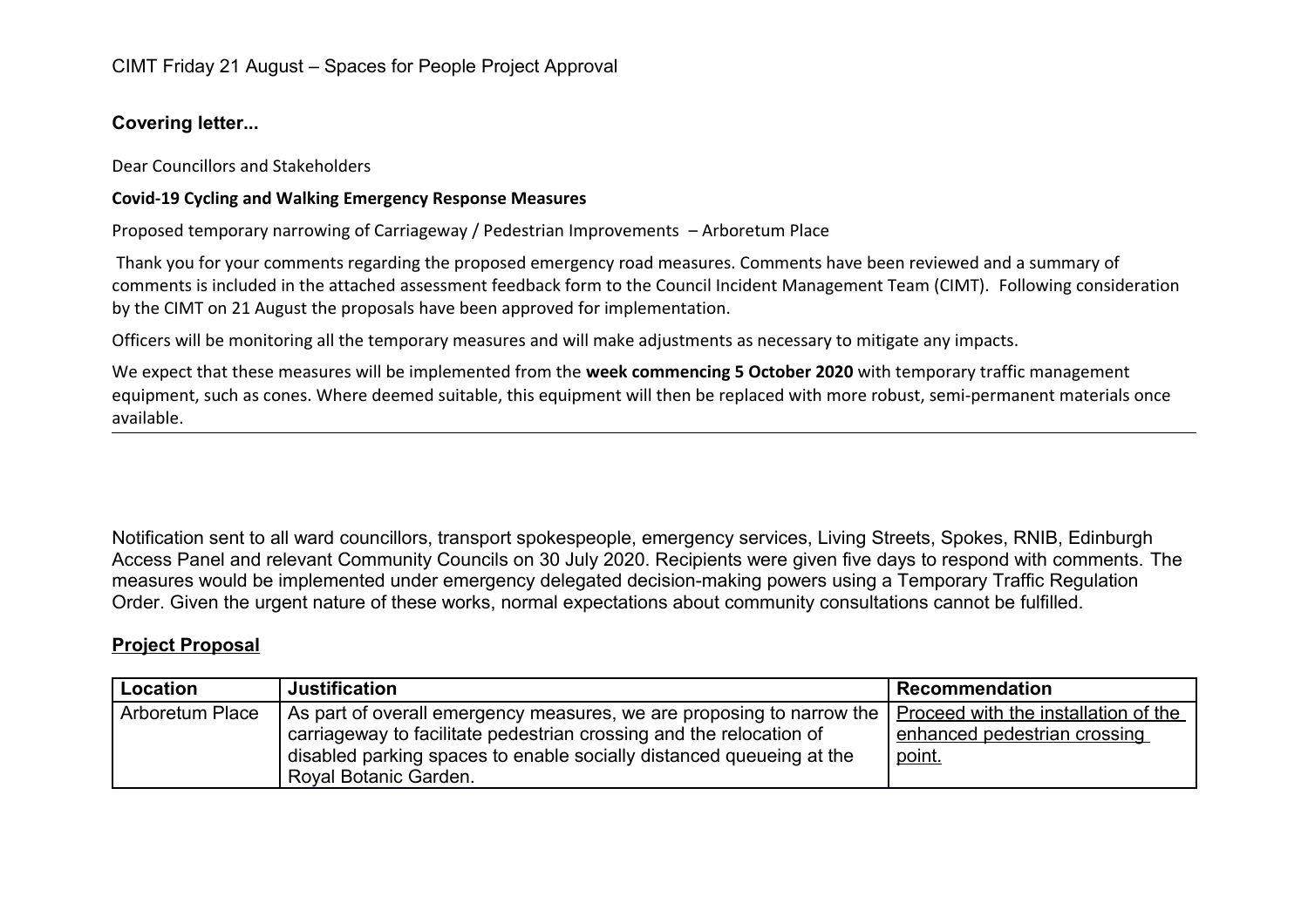## **Feedback**

| <b>Comment from</b> | <b>Comment</b>                                                                                                                                                                                 | <b>Response</b>                                                                                                                                                                                                                                                                                                                                                                                                                                                                                                                                                                                                                                                                                                                                                                                                    |
|---------------------|------------------------------------------------------------------------------------------------------------------------------------------------------------------------------------------------|--------------------------------------------------------------------------------------------------------------------------------------------------------------------------------------------------------------------------------------------------------------------------------------------------------------------------------------------------------------------------------------------------------------------------------------------------------------------------------------------------------------------------------------------------------------------------------------------------------------------------------------------------------------------------------------------------------------------------------------------------------------------------------------------------------------------|
| <b>Cllr Miller</b>  | I'm fully supportive of these changes.                                                                                                                                                         | <b>Noted</b>                                                                                                                                                                                                                                                                                                                                                                                                                                                                                                                                                                                                                                                                                                                                                                                                       |
| <b>Cllr Osler</b>   | The plans for the carriageway narrowing and pedestrian<br>improvements for Aboretum Place are very much needed.<br>I have two questions/ concerns that I would like consideration<br>given to. | <b>Noted</b>                                                                                                                                                                                                                                                                                                                                                                                                                                                                                                                                                                                                                                                                                                                                                                                                       |
|                     | 1) the drop off/pick up area how will that be enforced so that<br>no vehicles park there?                                                                                                      | Parking restrictions are being enforced by<br>NSL as the council's parking enforcement<br>contractor. This is being done in addition to<br>their enforcement of the other parking bays/<br>restrictions across the city so they are not<br>able to be in all the locations continuously.<br>We are working with colleagues in Parking<br>Enforcement to ensure that everything is in<br>place to enable enforcement action to be<br>taken where contraventions are witnessed<br>by parking attendants. Parking attendants<br>are unable to work reactively to reports of<br>vehicles parking in restricted areas but are<br>carrying out regular patrols. We are also<br>working with Police Scotland to ensure that<br>other measures for Spaces for People<br>schemes, such as closures, are not<br>contravened. |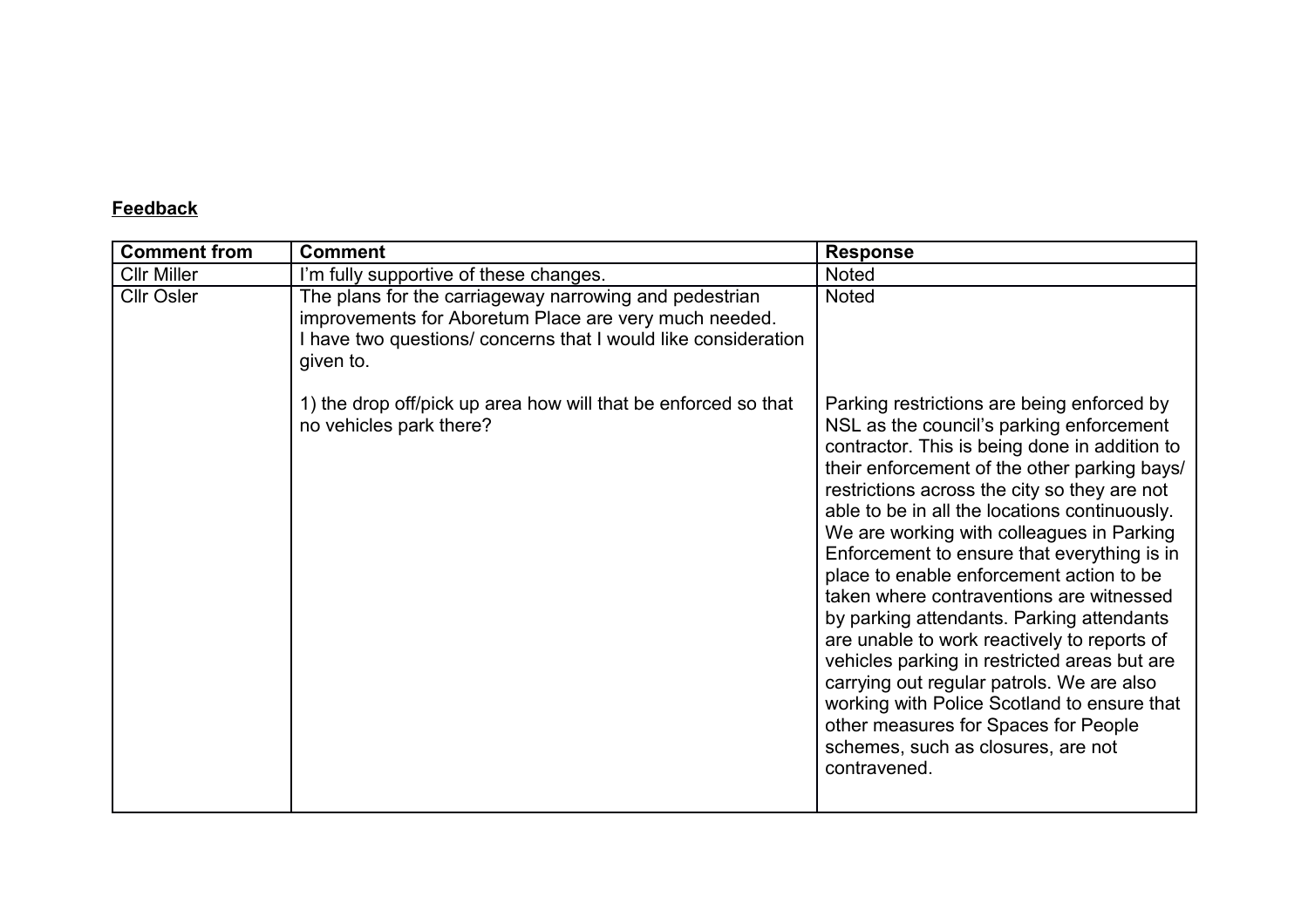| 2) the area left open for the ice cream van, how will this be<br>monitored so that other vehicles don't breach the area?                         | The area will be marked as a keep clear.<br>Alternatively, this could be changed to<br>double yellow lines with blips however blue<br>badge holders may mistakenly park there.<br>The enforcement measures outlined above<br>also apply.                                                            |
|--------------------------------------------------------------------------------------------------------------------------------------------------|-----------------------------------------------------------------------------------------------------------------------------------------------------------------------------------------------------------------------------------------------------------------------------------------------------|
| I also have 5 suggestions                                                                                                                        |                                                                                                                                                                                                                                                                                                     |
| 1) Priority signs on the main carriageway giving priority to<br>traffic moving from south to north as cyclists will also be using<br>this area.  | Priority narrowing was considered however<br>not progressed, in part, due to the bus and<br>coach movements.                                                                                                                                                                                        |
| 2) Ice cream van placed as far north as possible within the<br>arc, with clear queuing directions, to reduce possible conflict<br>with cyclists. | This suggestion can be given further<br>consideration by the designer however it is<br>noted that the ice cream van requires to<br>park on the south west corner as the owner<br>pays for a power mains connection. How<br>far the van can be placed from the mains<br>will need to be established. |
| 3) Very clear signs for the cycle entrance (both so people<br>know to look, but to encourage cyclists to use it).                                | This is a point that will be given further<br>consideration by the designer in terms of<br>type/appearance of signage and its<br>positioning.                                                                                                                                                       |
| 4) Enforcement of parking restrictions so the area doesn't get<br>parked in.                                                                     | See point on parking enforcement above.                                                                                                                                                                                                                                                             |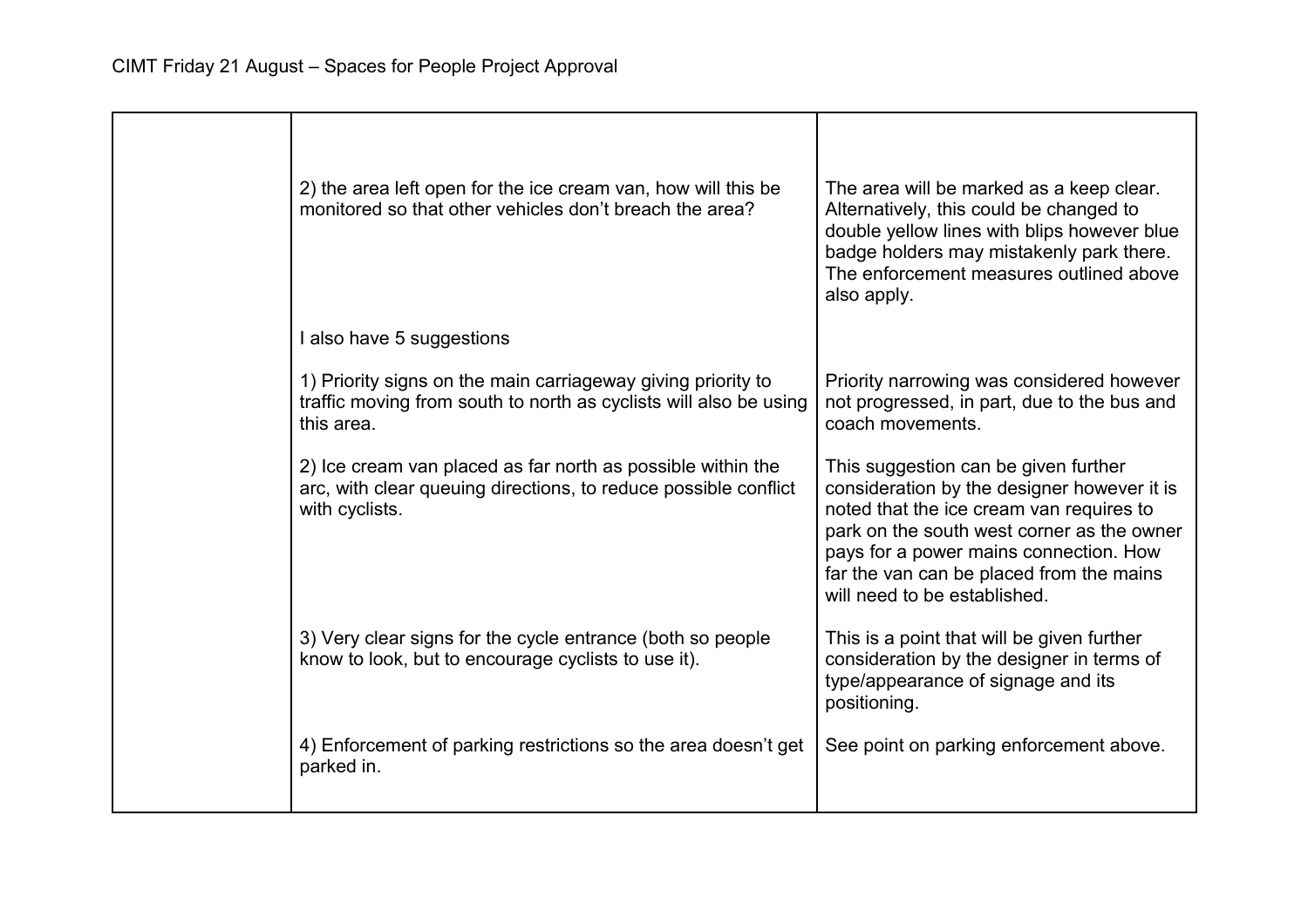|                      | 5) Signs at the gate in Inverleith Park indicating sides for<br>pedestrians and cyclists to match up to the ped crossing &<br>cyclist crossing again to reduce possible conflict                                                                                                                                                                                                                                                                                                                                                                                                                                                                    | Cyclists and pedestrians are not being<br>demarcated/segregated from one another<br>across the crossing point. A shared use<br>area is being proposed and demarcation is<br>not considered to be necessary from a<br>design perspective.                                                                                                                                                                |
|----------------------|-----------------------------------------------------------------------------------------------------------------------------------------------------------------------------------------------------------------------------------------------------------------------------------------------------------------------------------------------------------------------------------------------------------------------------------------------------------------------------------------------------------------------------------------------------------------------------------------------------------------------------------------------------|---------------------------------------------------------------------------------------------------------------------------------------------------------------------------------------------------------------------------------------------------------------------------------------------------------------------------------------------------------------------------------------------------------|
| <b>Cllr Mitchell</b> | I understand the narrowing of the road will help to reduce<br>speeds but, if possible, could some further speed reduction<br>measures be looked at? I'm sure the original design for the<br>permanent scheme is a raised zebra crossing - perhaps<br>temporary speed bumps could be positioned (drilled in) on<br>approach or at the narrowing, though the kind that allow<br>bicycles, emergency vehicles etc to pass over/through<br>easily? I ask as speeding can often be an issue here.                                                                                                                                                        | A raised table was considered, however<br>was not progressed as it cannot be a zebra<br>crossing under the TTRO.<br>Given that buses travel along this route a<br>temporary raised crossing was not<br>considered to be appropriate.<br>A future raised crossing will be delivered<br>under permanent works.                                                                                            |
|                      | Overall, I think this is an incredibly positive intervention and I<br>warmly welcome it.                                                                                                                                                                                                                                                                                                                                                                                                                                                                                                                                                            | <b>Noted</b>                                                                                                                                                                                                                                                                                                                                                                                            |
| <b>Cllr Webber</b>   | I was wondering if the budget might stretch to other speed<br>reducing measures rather than purely narrowing the width of<br>the road? From local feedback speed is an issue here<br>But also I would like to note that the overwhelming feedback<br>are that this is welcome BUT I have concerns with the overall<br>appearance from what is a particularly spectacular part of the<br>city and its proximity to the Royal Botanic Gdns, these<br>measures will look frightful and out of kilter with the<br>surroundings (but I will be saying this of all the schemes<br>across the city, cosmetically and aesthetically they all look<br>awful) | It is considered that the narrowing of the<br>road to the minimum possible width will<br>help achieve a reduction in speeds.<br>Noted. Unfortunately, it must be accepted<br>that the temporary materials are not<br>aesthetically pleasing and are more<br>functional in nature. The permanent<br>scheme which will follow this one aims to<br>deliver the creation of a high-quality public<br>space. |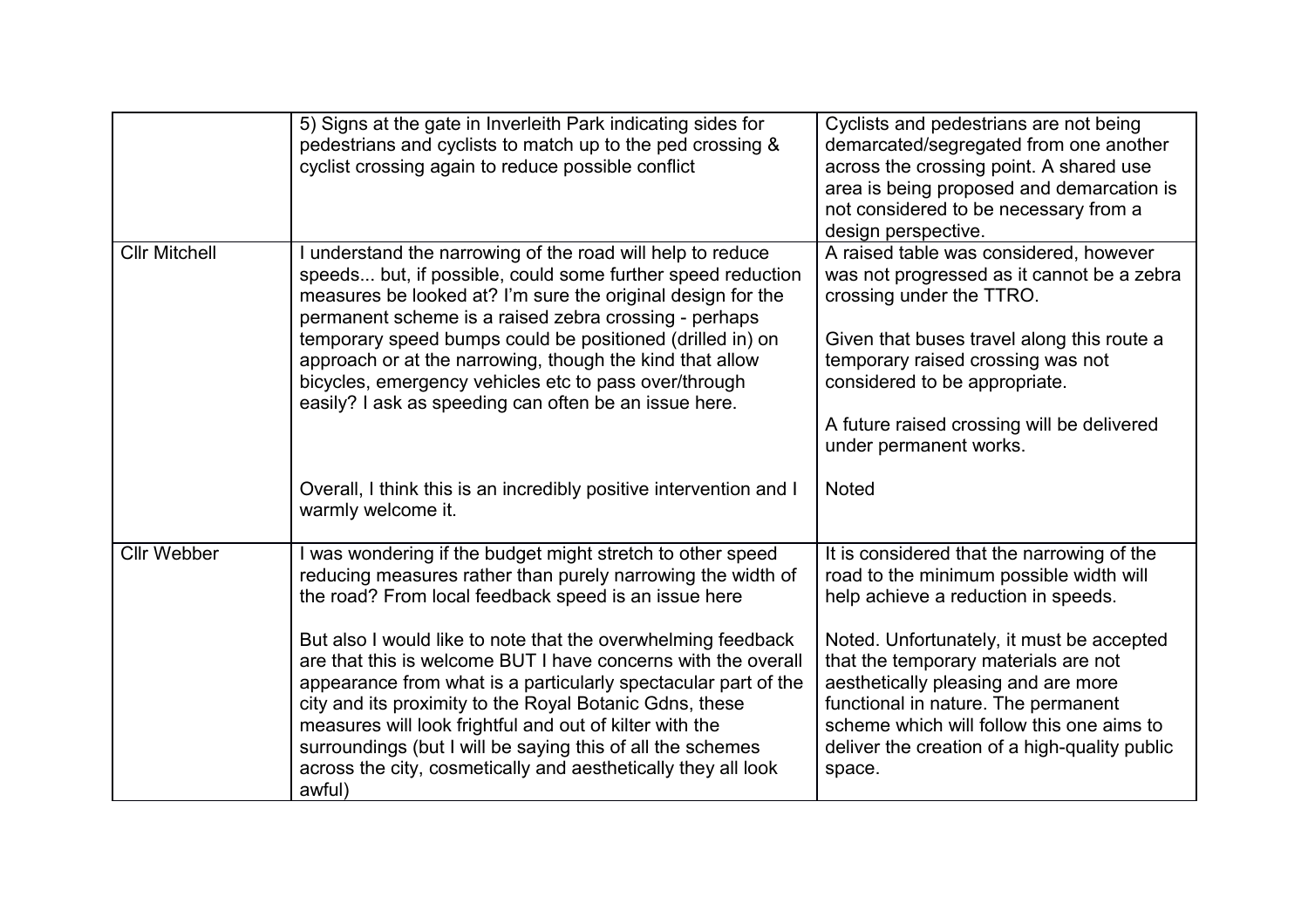| Spokes | Although a very welcome first step, we consider that the<br>proposals need to go further if they are to achieve their<br>primary objective. We recommend that for this scheme to<br>fully succeed in its stated primary<br>objective, being to "facilitate pedestrians crossing the road",<br>that it must address why the road is difficult to cross which, in<br>our view, is because of:<br>1.1.1 the overall crossing distance (see 2), and<br>1.1.2 the volume and speed of the traffic (see 3).<br>1.3 We also have concerns about the proposed route for<br>cycling to and from Inverleith Park (see 4) | Noted and responses outlined below                                                                                                                                                                                                                                                                                                                                                                                   |
|--------|----------------------------------------------------------------------------------------------------------------------------------------------------------------------------------------------------------------------------------------------------------------------------------------------------------------------------------------------------------------------------------------------------------------------------------------------------------------------------------------------------------------------------------------------------------------------------------------------------------------|----------------------------------------------------------------------------------------------------------------------------------------------------------------------------------------------------------------------------------------------------------------------------------------------------------------------------------------------------------------------------------------------------------------------|
| Spokes | Addressing the overall crossing distance:<br>2.1 We consider that reducing the carriageway is welcome,<br>but that a 6 meter gap remains unnecessarily wide and<br>insufficient deterrent<br>to reduce the speed of the traffic. High traffic volumes and<br>speeds are a danger for both those walking and cycling. We<br>recommend<br>narrowing the crossing distance to 3.5 meters, using a<br>directional-priority pinch-point; as is successfully used on<br>MacDonald Road, with<br>"Priority Over Oncoming Vehicles" signs and Zebra road<br>markings.                                                  | Consideration was given to the width of the<br>carriageway at the crossing. Due to the<br>presence of the tour bus and other larger<br>vehicles reducing the width under 6m was<br>not accepted.<br>A priority style 'give and take' arrangement<br>was also considered however under the<br>scope of the temporary measures this will<br>not be implemented. It will be considered<br>under the permanent solution. |
| Spokes | 2.2 We also recommend increasing the width of the actual<br>crossing point.<br>2.3 Both these measures serve to give increased emphasis<br>of pedestrian importance in the travel hierarchy.                                                                                                                                                                                                                                                                                                                                                                                                                   | Under the scope of the temporary<br>measures a formal crossing arrangement is<br>not possible therefore it is not considered to<br>be necessary to make the crossing point so<br>wide as it could cause confusion to drivers<br>about where to expect a pedestrian to cross<br>the road.                                                                                                                             |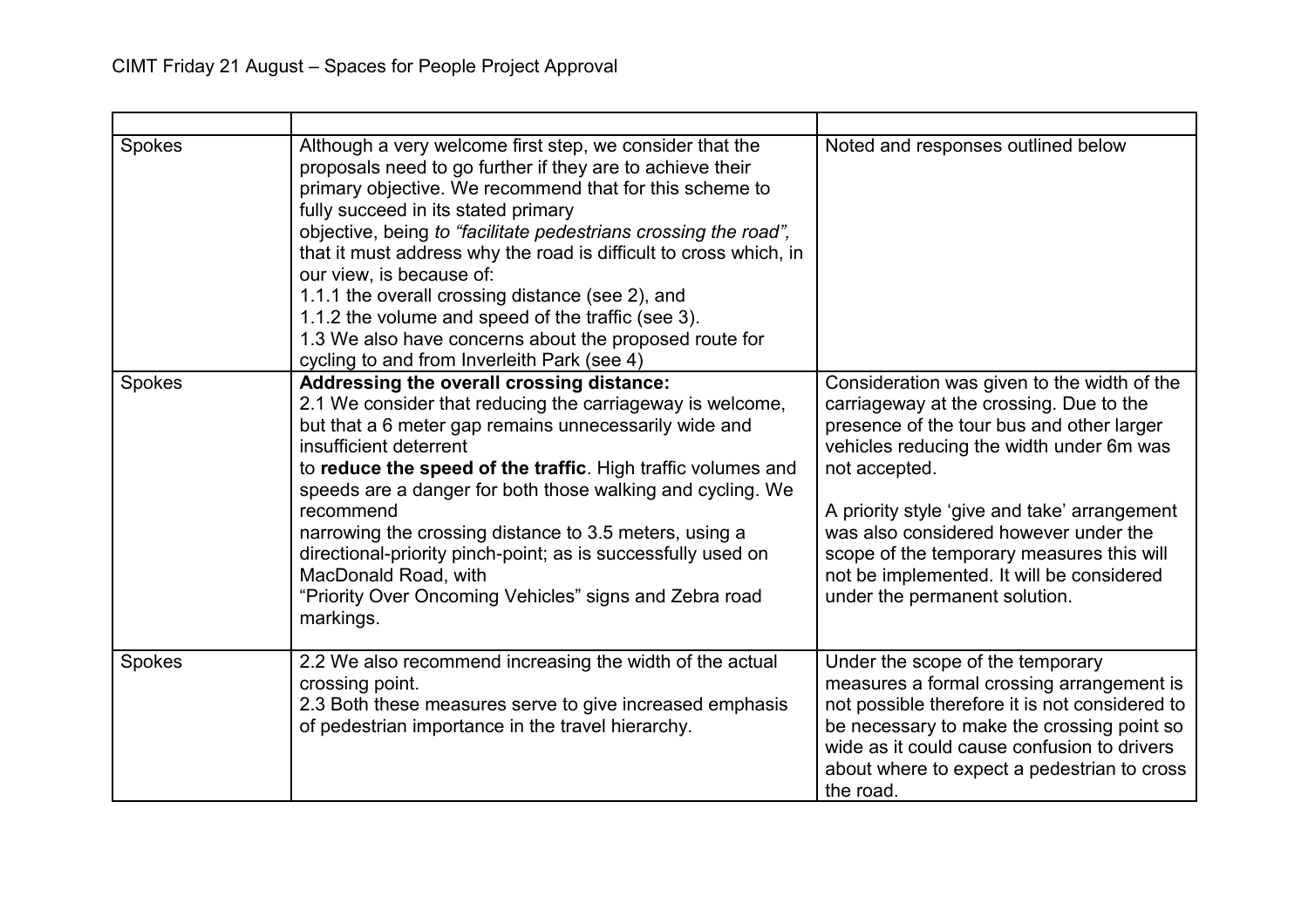|                                  | 2.4 There is currently pedestrian congestion on the east-side<br>pavement to the north of and around the current temporary<br>Gardens entrance and this pavement needs to be widened to<br>permit safe spacing and queueing. We recommend relocating<br>the proposed drop-off spaces further south and using that<br>space instead for extending the pedestrian space.                                                                                                         | The drop off area has been placed to take<br>advantage of the large circular area as<br>much as possible. Moving this further south<br>would reduce the available space.                                                                                                                                                                                            |
|----------------------------------|--------------------------------------------------------------------------------------------------------------------------------------------------------------------------------------------------------------------------------------------------------------------------------------------------------------------------------------------------------------------------------------------------------------------------------------------------------------------------------|---------------------------------------------------------------------------------------------------------------------------------------------------------------------------------------------------------------------------------------------------------------------------------------------------------------------------------------------------------------------|
| <b>Edinburgh Access</b><br>Panel | Since the Royal Botanic Garden is a favourite place for<br>disabled people to visit, it's essential to continue to provide<br>good accessibility.<br>Please ensure that the new arrangements for blue<br>badge parking are at least equivalent to now. We note<br>that blue badge parking will be allowed on the double<br>yellow line on other side of the road from the main<br>entrance. This and the other new arrangements must<br>be made obvious to blue badge holders. | Double yellow line areas have been<br>designed for blue badge holders and space<br>is provided for 8no. cars which is no<br>reduction in current disabled parking<br>provision.<br>TTRO limits options in markings available<br>such as bay markings<br>The designer will give further consideration<br>to additional signage that highlight these<br>arrangements. |
|                                  | Please ensure that the planters do not turn out to be<br>the sort of obstructive pavement clutter that the<br>Council are (rightly) keen to remove. We are pleased<br>to see that the road will be narrowed by the build-outs<br>but there must be plenty of room for two wheelchairs<br>to pass each other without colliding with the planters.                                                                                                                               | It is considered that the planters have been<br>considered to not hinder the movement of<br>people (including wheelchair users) or to<br>reduce visibility. They are being used to<br>emphasise the crossing location and to<br>improve the visual quality of the temporary<br>measures.                                                                            |
| Public                           | Please consider installing a pedestrian crossing. Take<br>$\bullet$<br>into account the probable increased volumes of traffic<br>due to people's preference to use their cars rather<br>than risking public transport.<br>Improve crossing between Botantics and Inverleith Park.                                                                                                                                                                                              | A zebra crossing could not be provided<br>under a TTRO and there are also issues<br>with providing beacon lighting on a<br>temporary basis. This will be provided as<br>part of the permanent scheme in the future.<br>This is being delivered as part of the                                                                                                       |
|                                  |                                                                                                                                                                                                                                                                                                                                                                                                                                                                                |                                                                                                                                                                                                                                                                                                                                                                     |